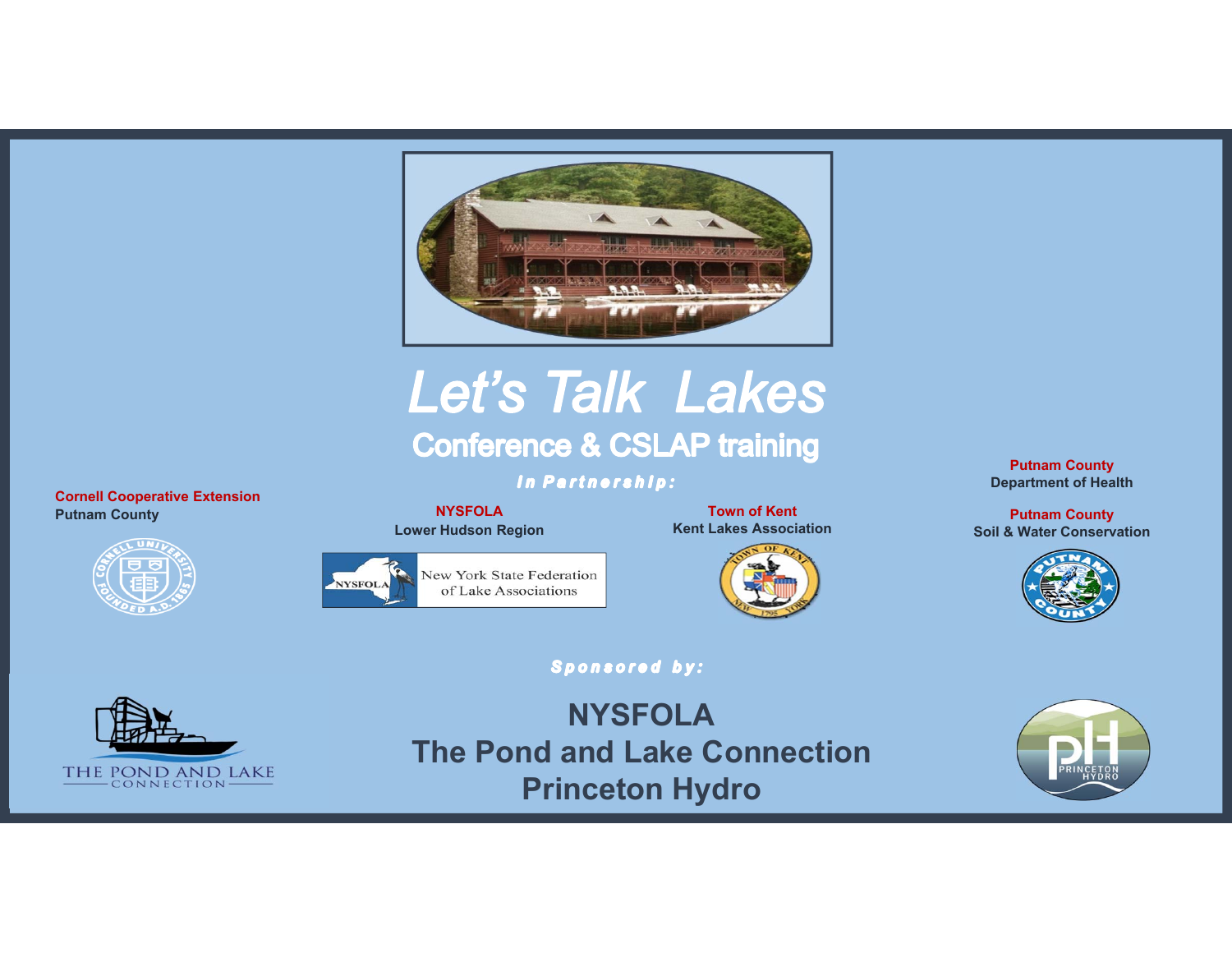# Special Thanks:

- Maureen Galway‐Perotti
- Kathy Kahng
- Nina Charnoff
- Jennifer Lerner
- Patricia Madigan
- Ina Cholst

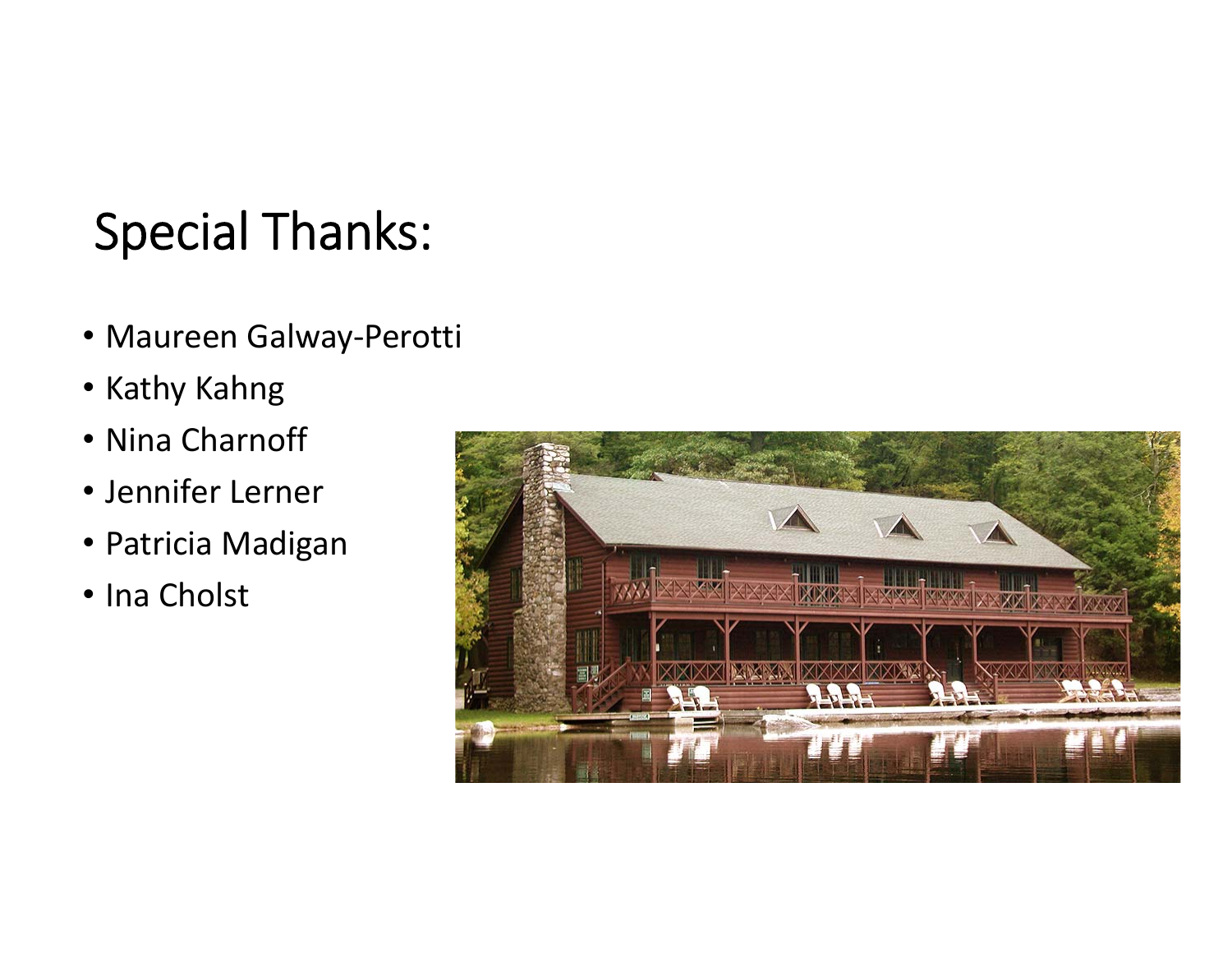## Ground Rules

- COVID: waivers
	- If you don't feel well, please go home
- Restrooms one upstairs, more downstairs
- Return promptly from breaks & lunch
- Lunch boxes, labeled
- Recycling containers available
- Respect the room take discussions outside
- Presentations will be videotaped

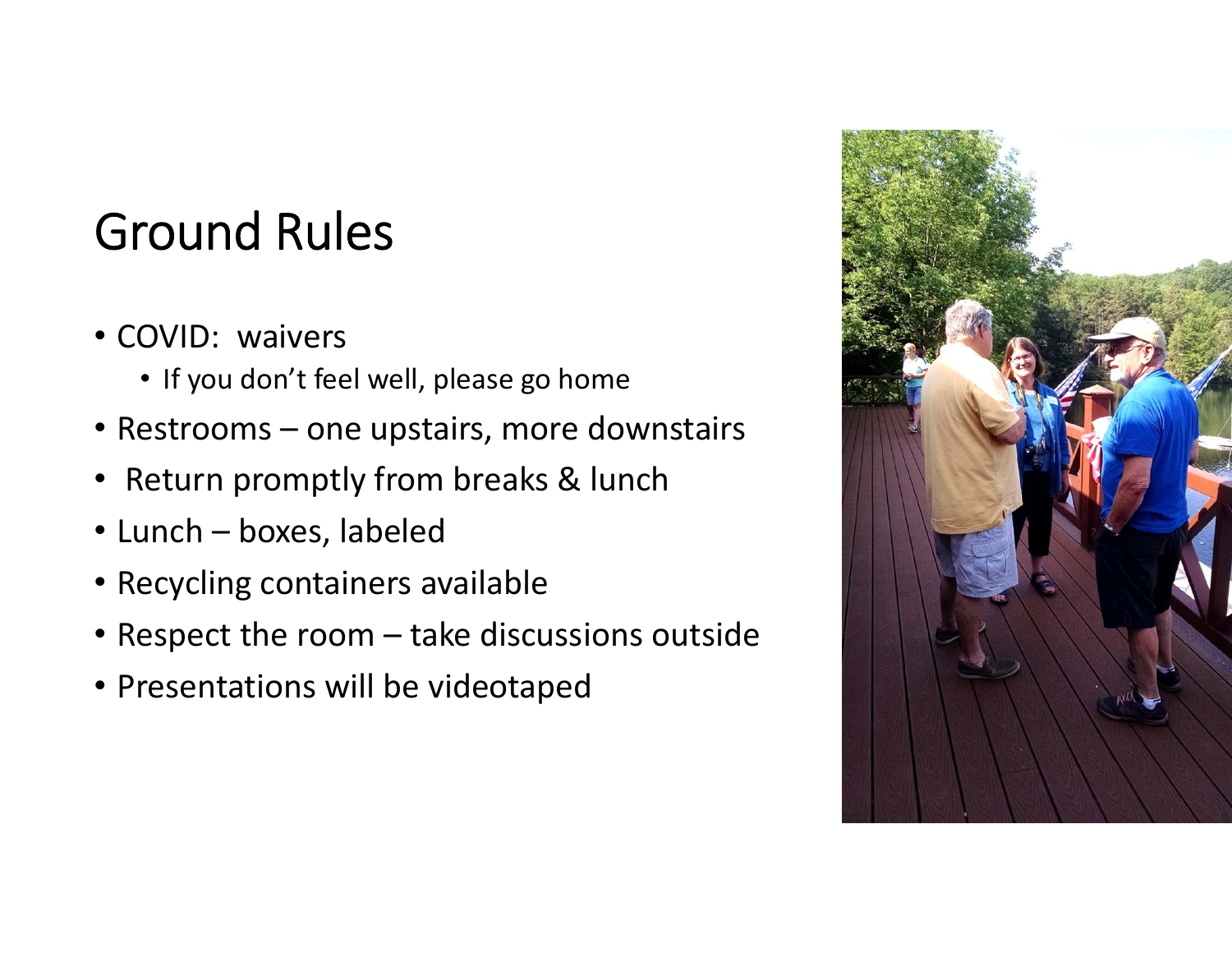## NYSFOLA Resources

- Annual Statewide Conference Lake George, NY 5/4/23 5/6/23
	- Virtual sessions unlikely unless groundswell of demand
- Regional meetings Mid‐Hudson, Central, Western
- Website: www.nysfola.org
- Facebook page
- Nancy Mueller & Owen Zaengle
	- nysfolanancy@Verizon.net
- Ask Dr. Lake
- CSLAP (jointly with DEC)

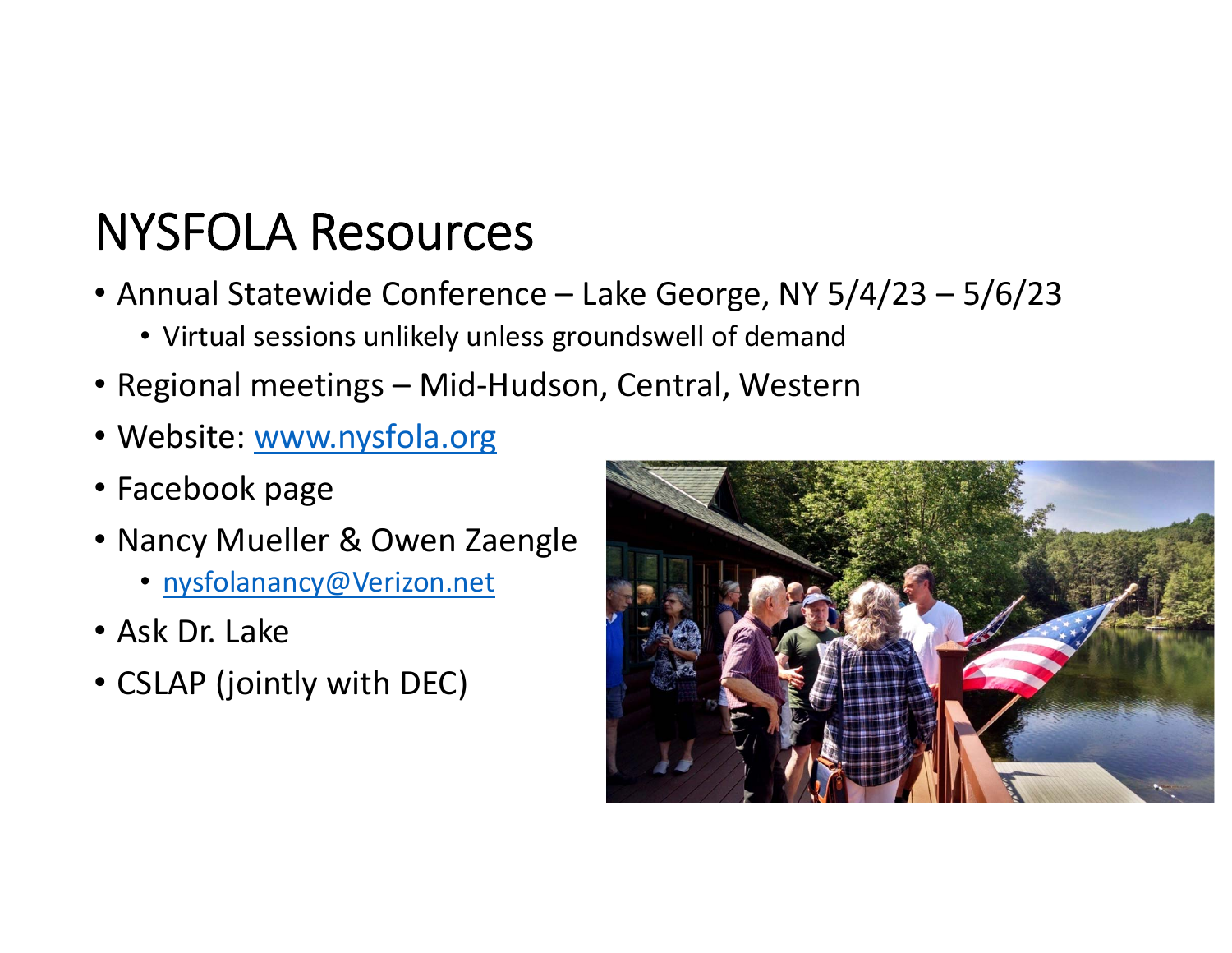#### CSLAP - Citizens Statewide Lake Assessment Program

- Run jointly by DEC and NYSFOLA
- Water quality sampling for ~ 180 lakes / sites
- Lakes are NYSFOLA members
- Volunteers sample 8 times a season
	- Physical observations
	- Collect water samples for lab chemical analysis
	- Harmful Algal Bloom (HAB) reporting
- Participation set by October
- If you are interested, contact Nancy Mueller
	- nysfolanancy@Verizon.net